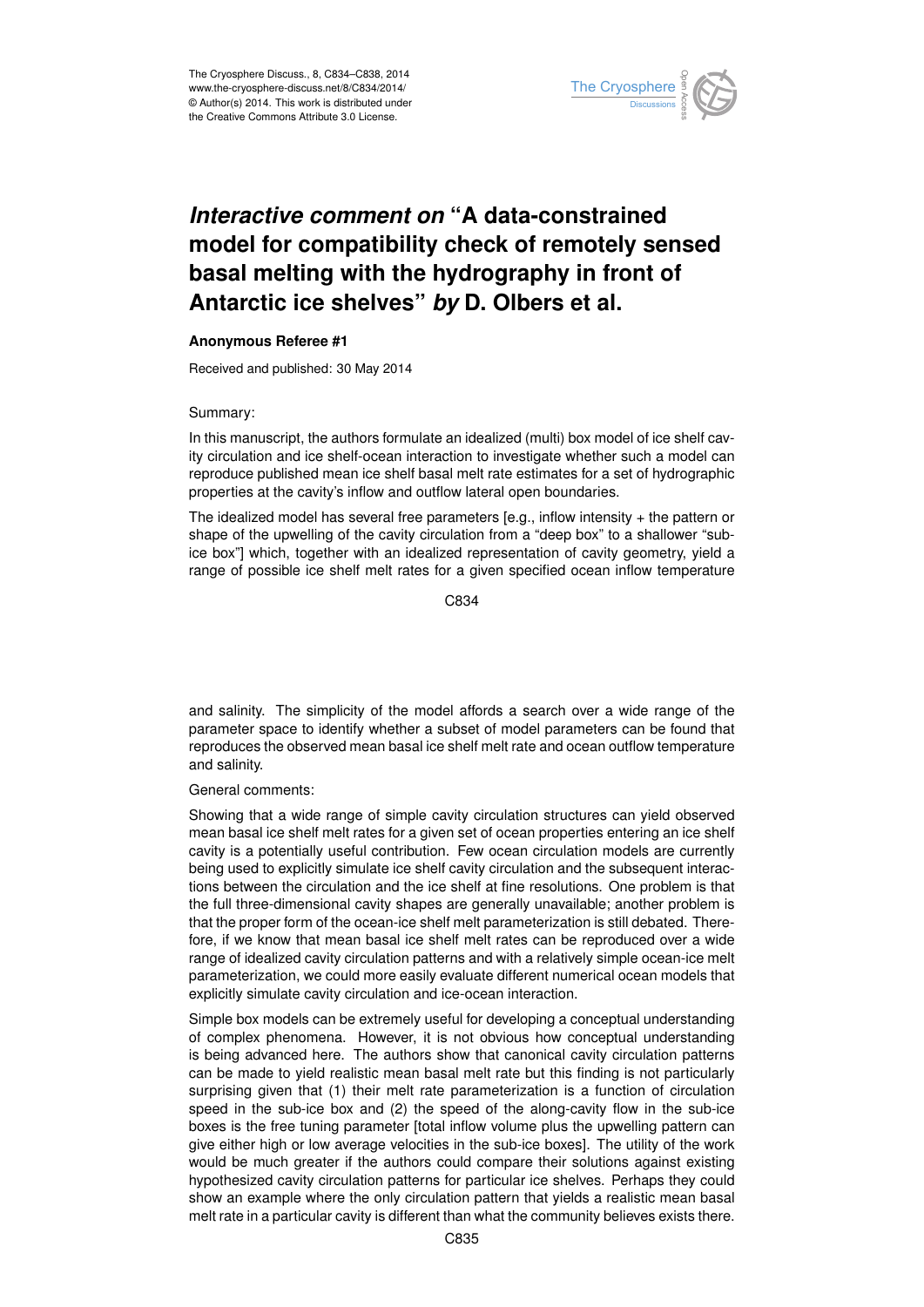In such a case, our basic conceptual understanding of the circulation in at least that particular cavity would be improved.

Estimates of the magnitudes and spatial patterns of ice shelf basal melt rates have been produced from observations and ocean general circulation models [e.g., Rignot] + Jacobs, 2002, Science. Rapid Bottom Melting Widespread near Antarctic Ice Sheet Grounding Lines, Khazendar et. al. 2013 Nature Comm.], yet information about the spatial patterns of the basal melt rates are not used to constrain this idealized model, nor are they used for a posteriori evaluation of the solution parameter space. The authors should compare their results against existing melt rate spatial patterns or at least argue why they do not need to evaluate their model solutions against those observations (or simulations).

There is no comparison of cavity circulation solutions found in their idealized model with those found by more complex ocean general circulation models. It would be very helpful to demonstrate that simulations of a cavity circulation and/or ocean-ice shelf melt rates from ocean general circulation models do indeed fall within the idealized model's solution space. [see Heimbach + Losch, 2012. Annals of Glac. plus references therein].

There could be more discussion about the implications of their choice of the hydrographic properties of the cavity inflow. Inflow hydrographic properties certainly may vary significantly over a range of time and spatial scales but are typically only available along single synoptic sections during ice-free conditions in summer. On the other hand, published estimates of basal melt rates from remote sensing are typically presented as being long-term [annual or longer] averages. There is an obvious and serious inconsistency here – can one really expect to reliably match [annual or longer] mean basal melt rates using synoptic snapshots of potentially highly variable cavity inflow properties?

I am not convinced that the investigation of a very small subset of their model's parameter space significantly clarifies our current conceptual understanding of cavity circula-

C836

tion or ice shelf basal melt in general, or the circulation or basal melt patterns for any one ice shelf in particular.

## Specific comments

1) why are hydrographic inflow properties not part of the parameter space? They are imperfectly known and it is likely that the solution parameter space is highly sensitive to the choice of inflow properties.

2) p.921: lines 4-9. The point of these sentences is not clear. Models are always approximations of reality, and it would indeed be surprising if the first attempts to simulate ice-shelf cavity circulation and ocean-ice shelf interaction would yield circulations and melt rates that were consistent with observations. The iterative improvement of models [in whatever form] by comparing their output against observations is how science advances. Yet, the authors suggest that complex models are too "elaborate" to refine, which is a bit of an exaggeration.

3) P.921 lines 10-14: the authors claim that their approach has the advantage that it allows one to potentially 'scan the complete parameter space'. Yet the size of the parameter space considered here is not a fundamental feature of the problem but actually defined by the authors a priori. One could trivially expand the parameter space by also varying (1) hydrographic inflow T and S properties, e.g., +/- an uncertainty, (2) upwelling (w) decay parameter,  $\alpha x(x) \aprox w$  o e $\alpha x$ . Indeed, the dimension of the true parameter space of even this simple box model is much greater than the authors imply.

4) p.921 lines 25-end, p.922 lines 1-3: the authors claim that if they cannot find a subset of the parameter space that yields a mean basal melt rate that matches observations, then the "data . . . must be judged as incompatible". In other words, the authors claim that their model can discover problems with reported mean basal melt rates. P. 930 line 9 and P.931 lines 23-end make the same point. The authors have not at all convincingly demonstrated that their idealized model can be used to identify problems